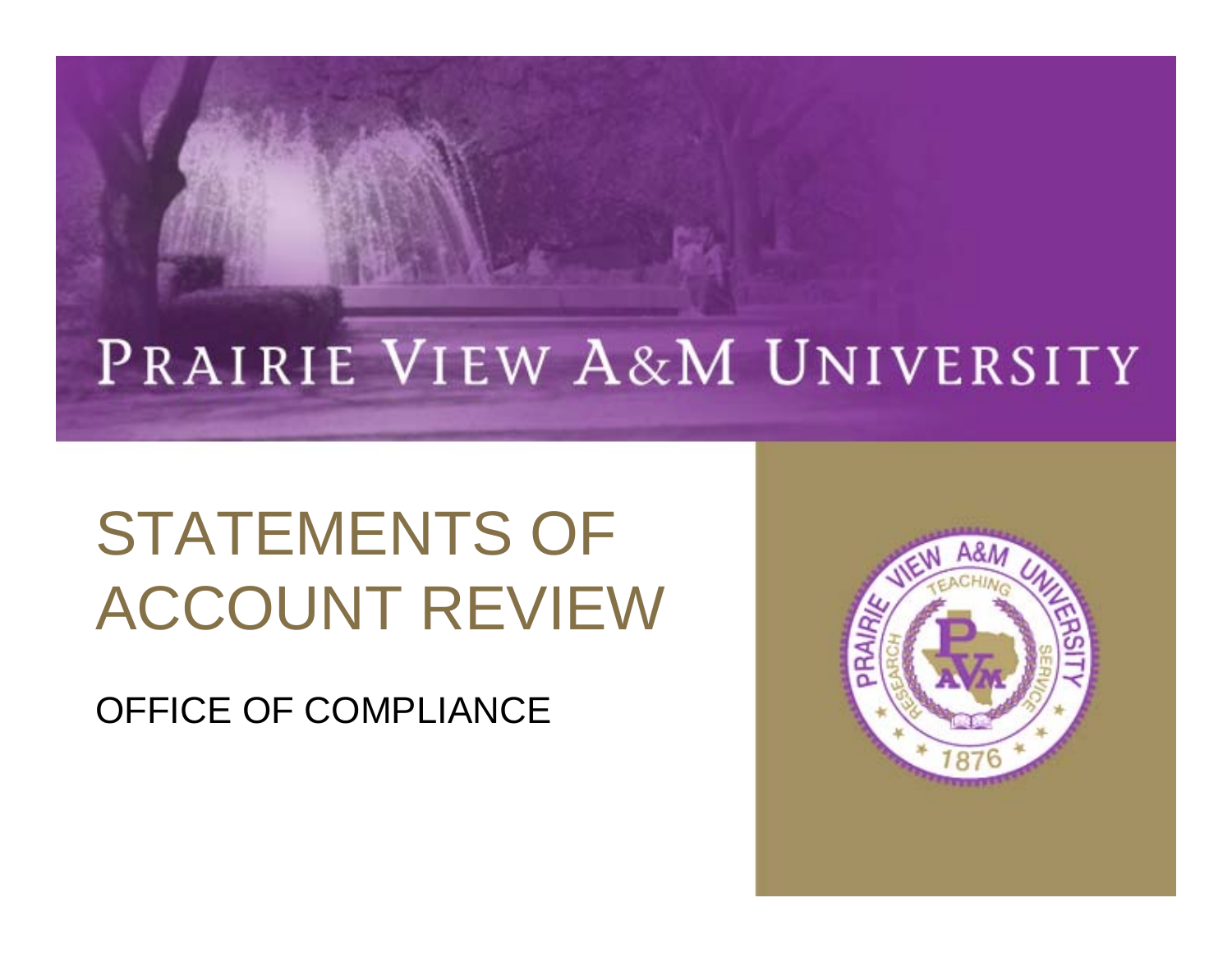#### REASONS FOR THE REVIEW

- As account holders, you are responsible for ANY activities in the accounts that you manage.
	- By tracking the account activities, you are able to manage these accounts better.
	- By reviewing the accounts on a regular basis, you are able to provide better internal controls.
	- You can also discover mistakes and take corrective action on a timely basis.
	- You have a clear idea about the status of the accounts for which you are responsible.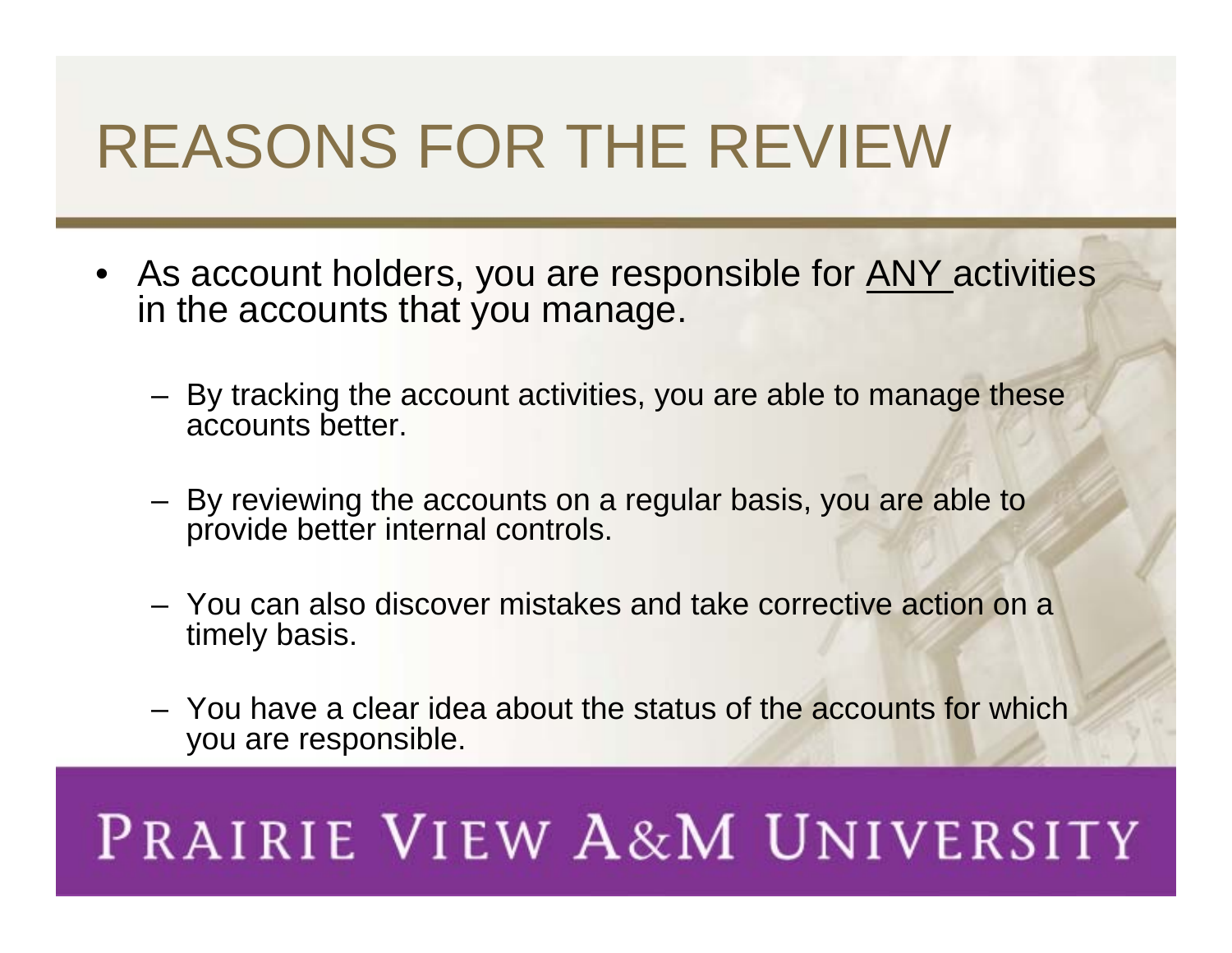#### What are "Monthly Statements of Account"?

- Monthly Statements of Account consists of the following reports that you receive each month or week from the Fiscal Office or from the Office of Business Affairs:
	- **FBMR 061**: This report is sent out **weekly** from the Office of Business<br>Affairs. It lists all the accounts that you are responsible for and it shows the beginning balance.
	- **FBMR 295:** This report is sent out **monthly** from the Office of Financial Accounting, Reporting and Procurement (FARP). This reports shows support account activities.
	- **FBMR 290:** This report is sent out *monthly* from the Office of Financial Accounting, Reporting and Procurement (FARP) along with FBMR295. This report does not show the support account activities.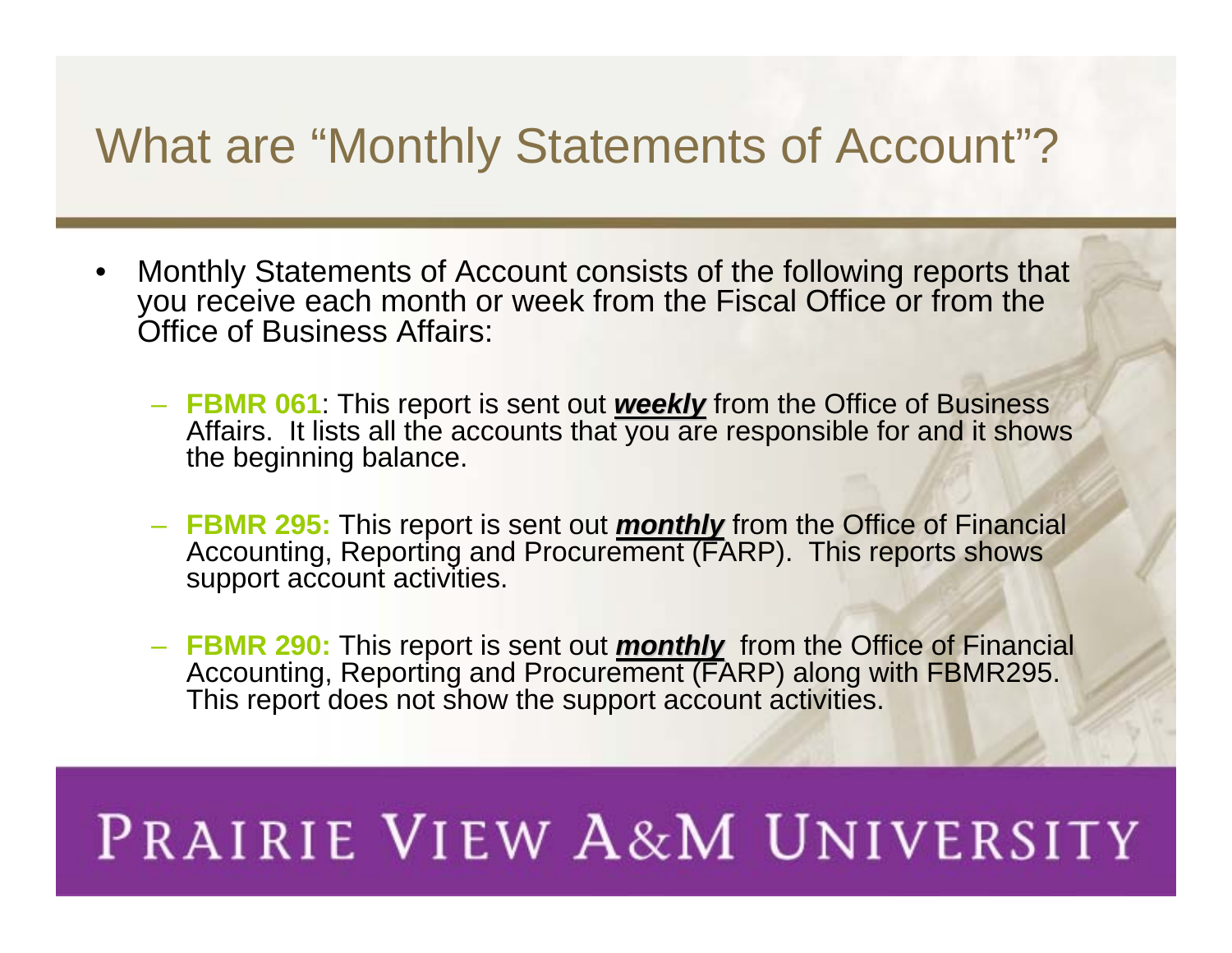## PROCESS FLOW CHART

- Step One: Get Organized
	- Obtain Binder & Inserts
- Step Two: Review Beginning Balance
	- Corrections
	- Written Evidence
	- Sign and Date
- Step Three: Review Line Items
	- Supporting Documents
	- Corrections
	- Written Evidence
	- Sign and Date
- Step Four: Check Prior Month's Corrections
- Step Five: Final Review by Dept. Head
	- **Signature**
	- Date
- Step Six: Follow-Up
	- Random department review by Office of **Compliance**

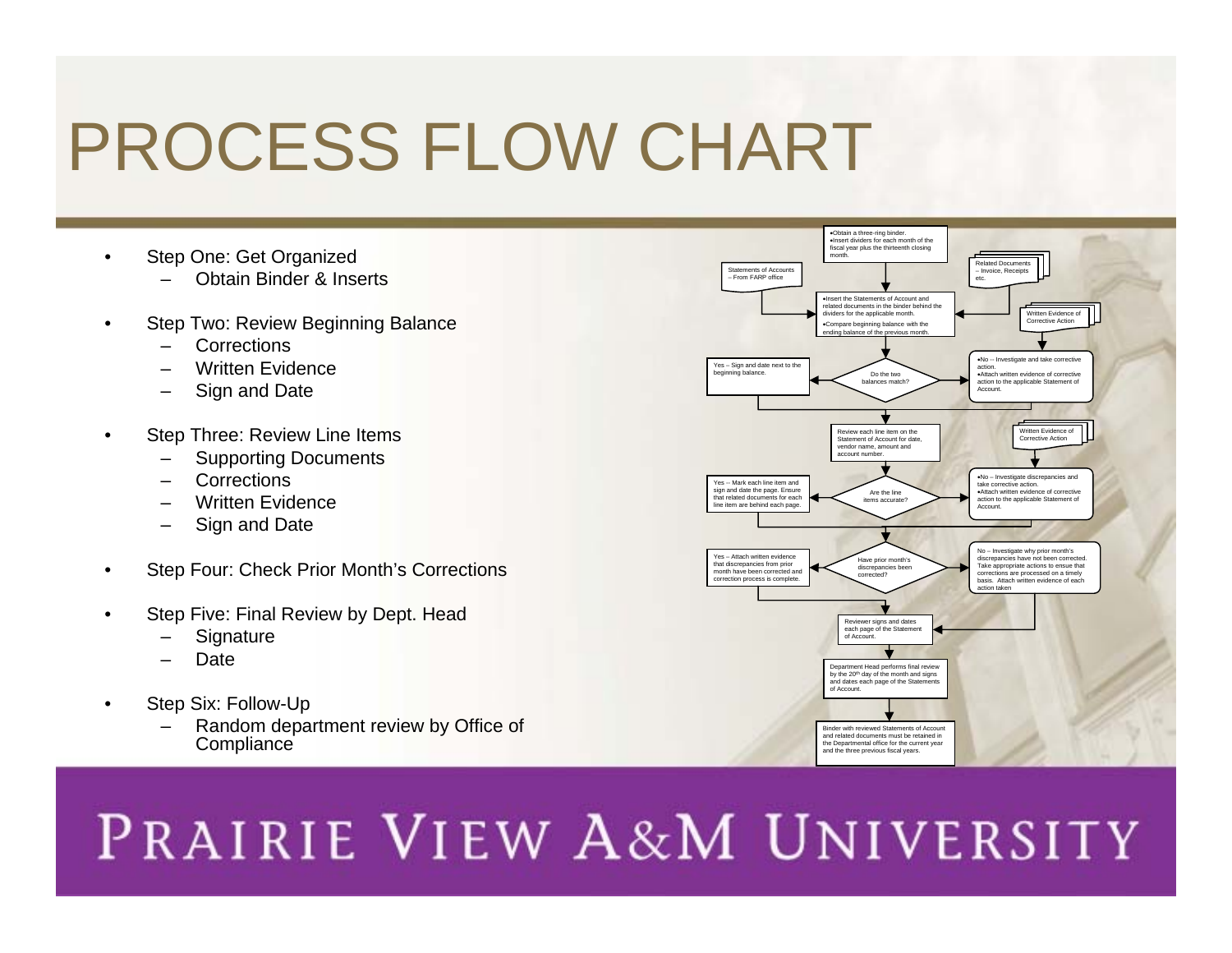# STEP ONE: GET ORGANIZED

#### Get organized by:

- Obtaining a three ring binder with dividers for each of the twelve months and one for the thirteenth closing month.
- Insert monthly statements of Accounts in the appropriate sections.
- Insert any supporting documents, such as Purchase Orders, Invoice etc. behind the Statement of Account in the appropriate section.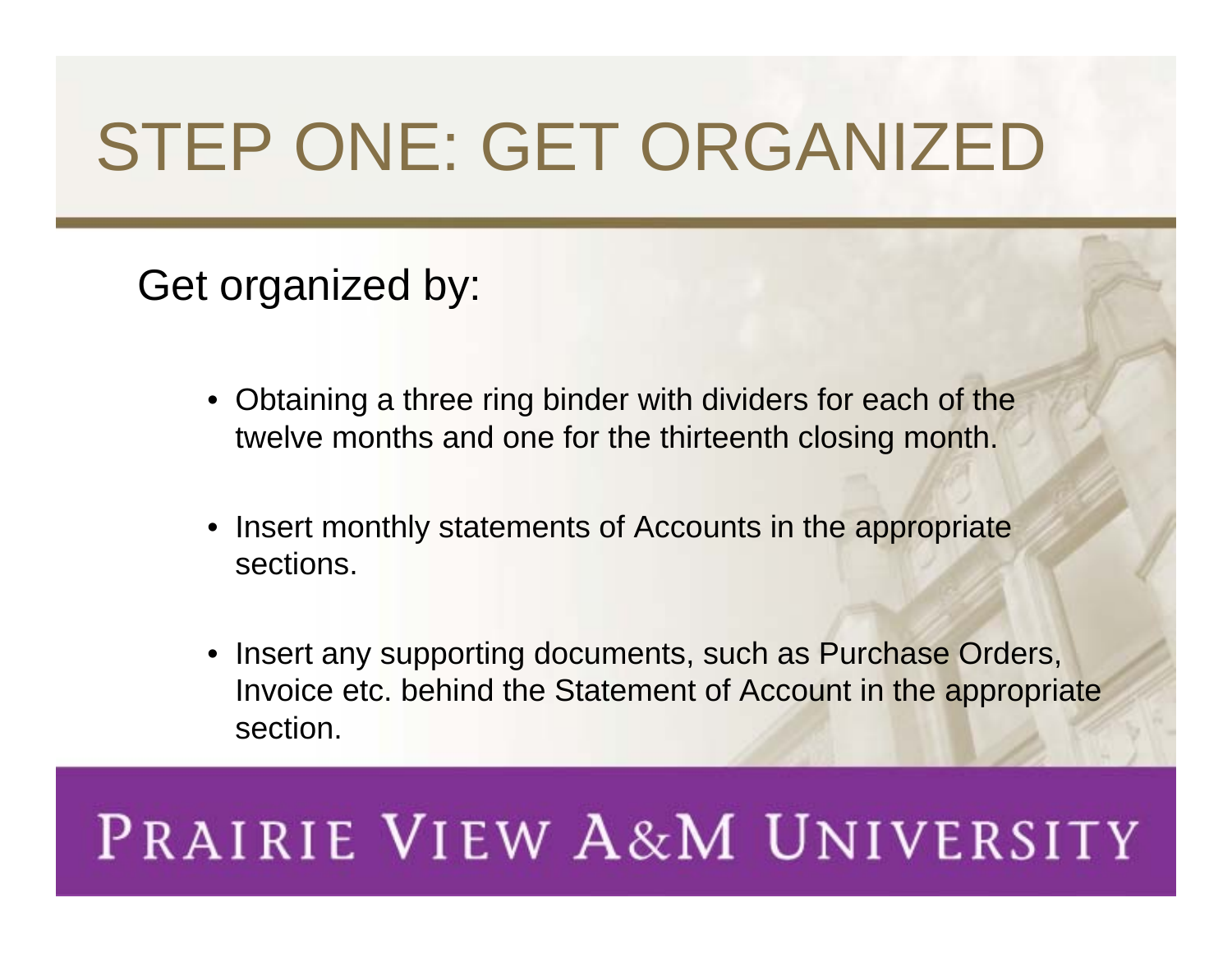#### STEP TWO: REVIEW BEGINNING BALANCE

Begin the review process by:

- Looking at the beginning balance in the FBMR 061 Report or FAMIS screen 049 or 079. Compare it with the previous month's ending balance.
- If the two amounts match, then initial and date next to the beginning balance.
- If the two amounts do not match, then investigate the reason for the difference and take corrective action.
- Attach *written* evidence of corrective action such as an e-mail or corrective journal voucher etc. to the appropriate statement of account.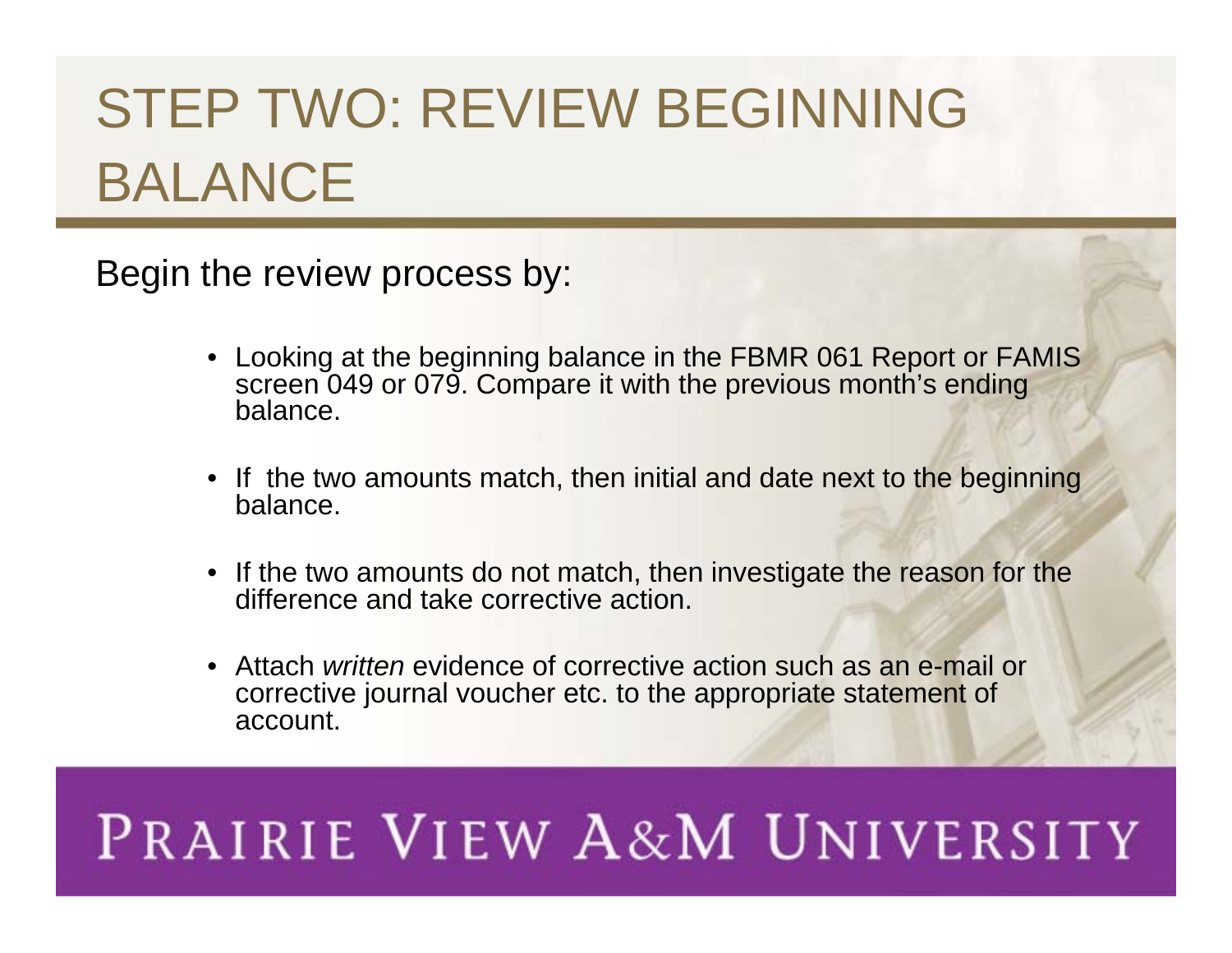#### BEGINNING BALANCE - FBMR 061

Fbmr061FY2007 CC 05

Prairie Vie w A & Statement of Revenues, Expenditures, and Bal ancesSubsidiary Ledger F und Summary for 03/2007

03/24/2007 19:17 Page: 147

Sorted By Exec Level: AA Division: CD Resp. Per son: Dr. Joh n Do e

| <b>Account</b><br><b>Number</b> | <b>Account</b><br><b>Title</b> | <b>Revised</b><br><b>Budget</b> | <b>Current</b><br><b>Month</b> | <b>Fiscal</b><br>Year | <b>Project to</b><br><b>Date</b> | <b>Open</b><br><b>Commitment</b> | <b>Balance</b><br><b>Available</b> |
|---------------------------------|--------------------------------|---------------------------------|--------------------------------|-----------------------|----------------------------------|----------------------------------|------------------------------------|
| 652310                          | Engineering<br>Development     | 500,000.00                      | 100,000.00                     | 300,000.00            | 300,000.00                       | 100,000.00                       | 100,000.00                         |
| 652341                          | <b>Student</b><br>Development  | 219,871.00                      | 17,216.29                      | 189,650.25            | 189,650.29                       | 15,000.00                        | 15,220.74                          |
| 940521                          | Engineering                    | 50,000.00                       | 1,000.00                       | 38,146.25             | 38,146.25                        | 6,059.80                         | 5,793.95                           |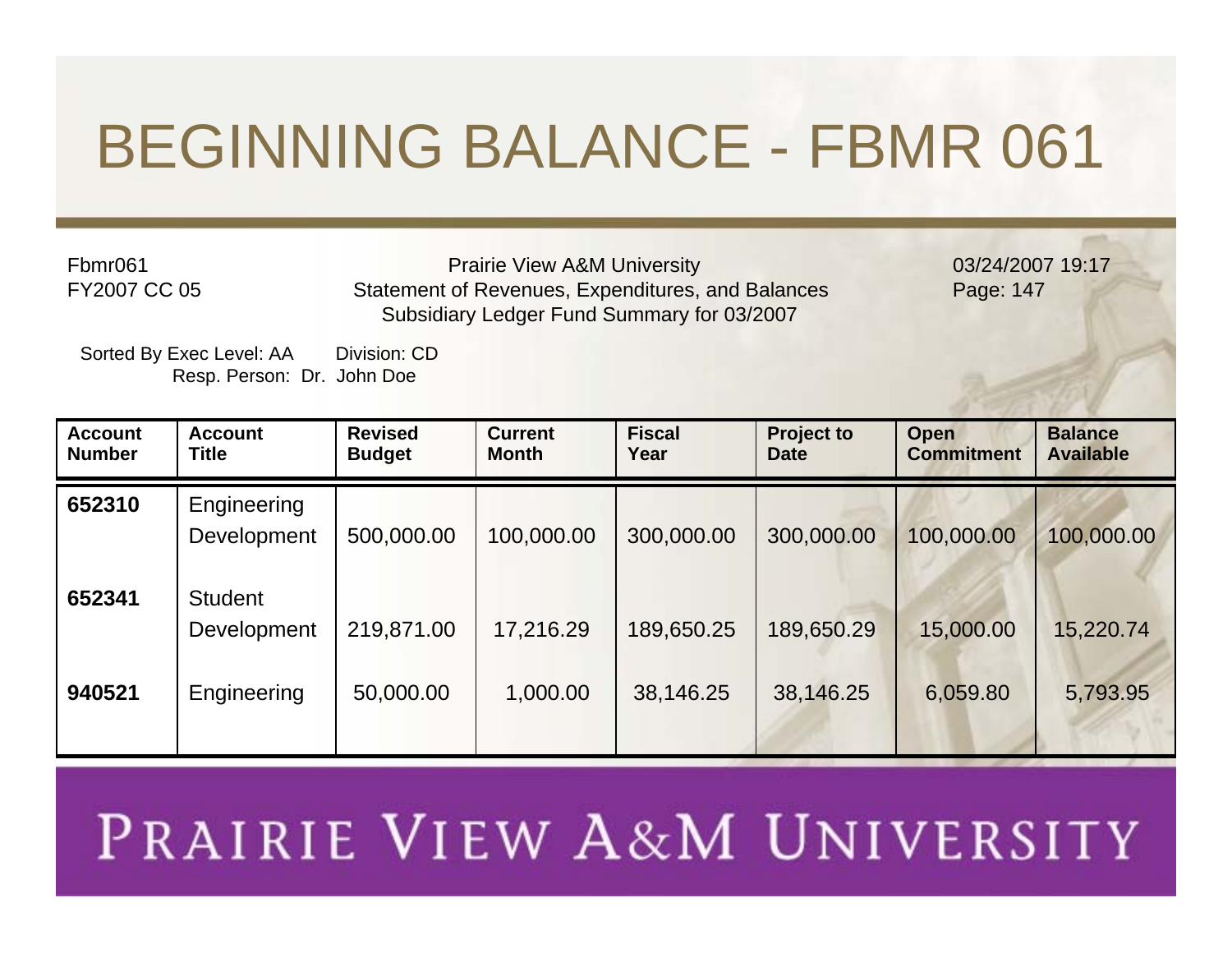### BEGINNING BALANCE – FAMIS SCREENS 049 AND 079

- FAMIS SCREEN 049 AND 079
	- Balance Forward is the Beginning Balance.
	- Ending Balance is also reported in these screen.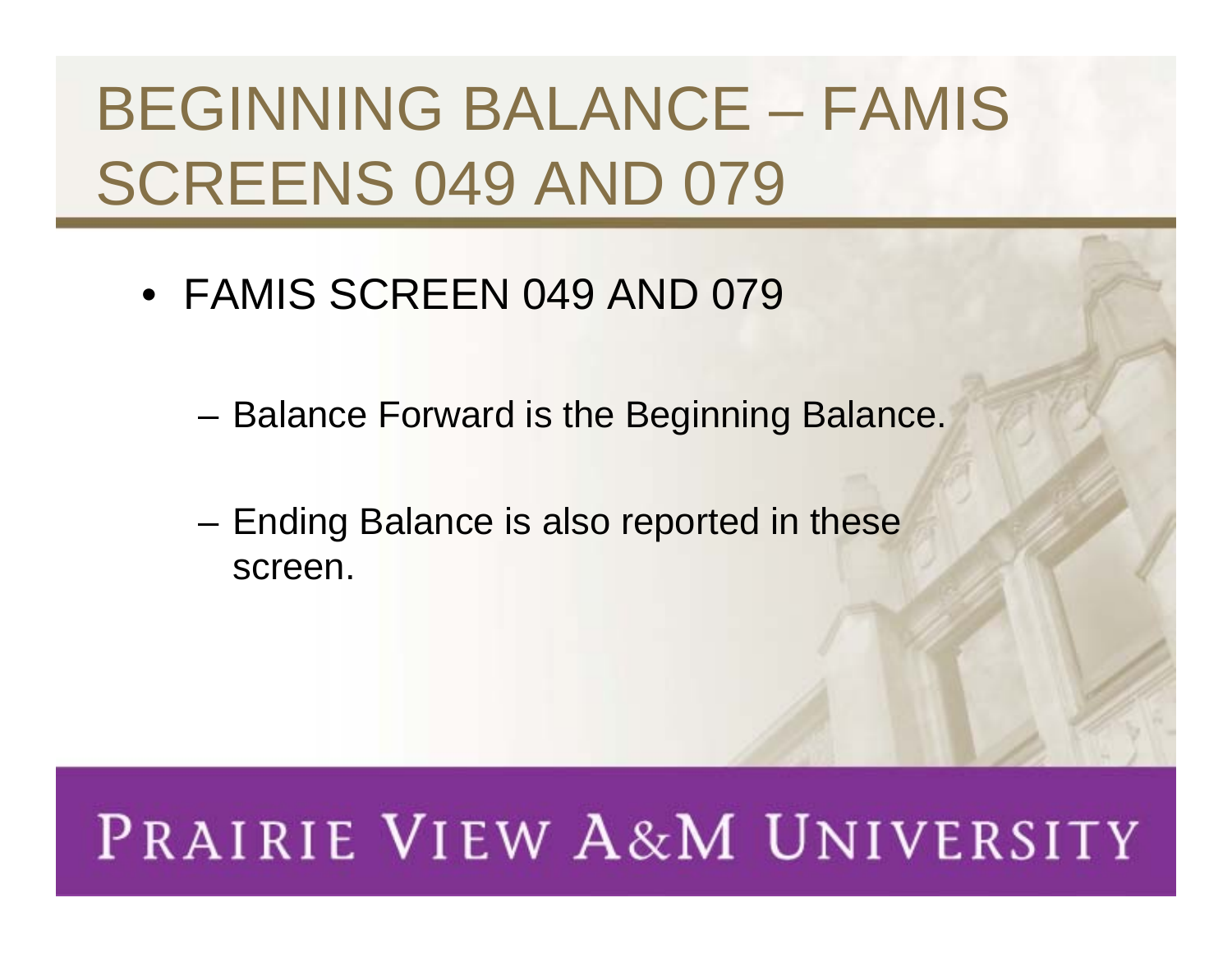### FAMIS Screen 049

| 49 Detail Account Statement For A Month                                | 10/16/07 15:22 |               |          |                                 |
|------------------------------------------------------------------------|----------------|---------------|----------|---------------------------------|
| <b>STUDENT DEVELOPMENT</b>                                             | FY 2007 CC 05  |               |          |                                 |
| Screen: _____ Account: 652341 Month: 08 Ref: 4 Rev/Exp: E              |                |               | Sales or | Page: 1 _ Of 1                  |
| Description<br>Date                                                    | Ref 4          | <b>Budget</b> |          | Expenses Encumbrances           |
| <b>Balance Forward</b>                                                 |                |               |          | 1,582.48                        |
| 08/31 AUX<br>08/31 THE PANTHER 1000071<br>08/31 GILPIN PLAYERS 1000116 | <b>AUX0001</b> |               |          | 1,696.90-<br>108.97-<br>100.00- |
| 08/31 CLOSE EXPENSE BUDGE                                              |                | 3,488.35-     |          |                                 |
| <b>Ending Balance</b><br><b>Account Expense Tot</b>                    |                | 3,488.35-     |          | 1,905.87-                       |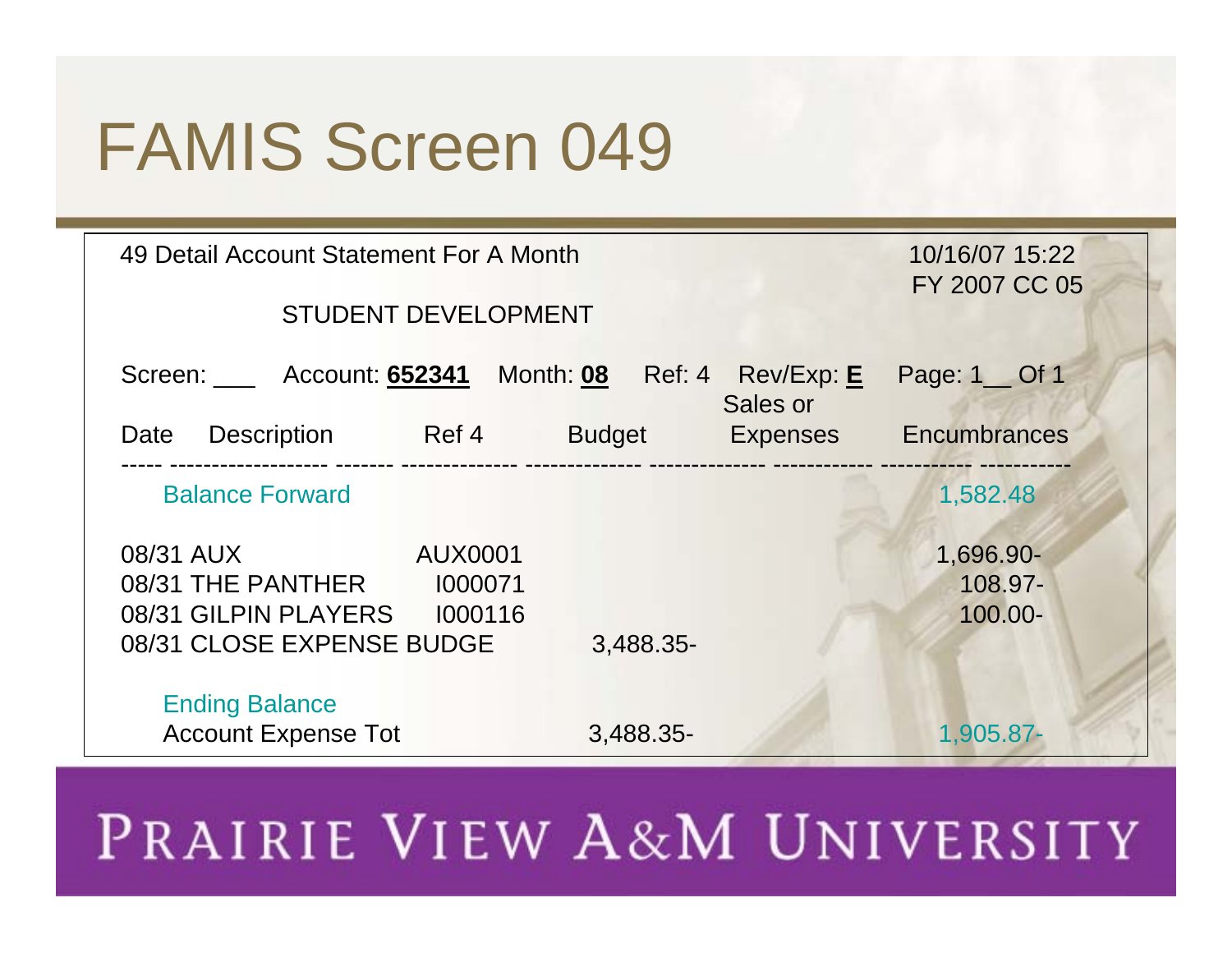#### STEP THREE: REVIEW LINE ITEMS

#### Look at Reports FBMR 295 or FBMR 290:

- Review each line item for accuracy.
	- Account Number
	- Amount
	- Vendor Name
	- Date
- Investigate any discrepancies and take corrective action.
- Attach *written* evidence of corrective action.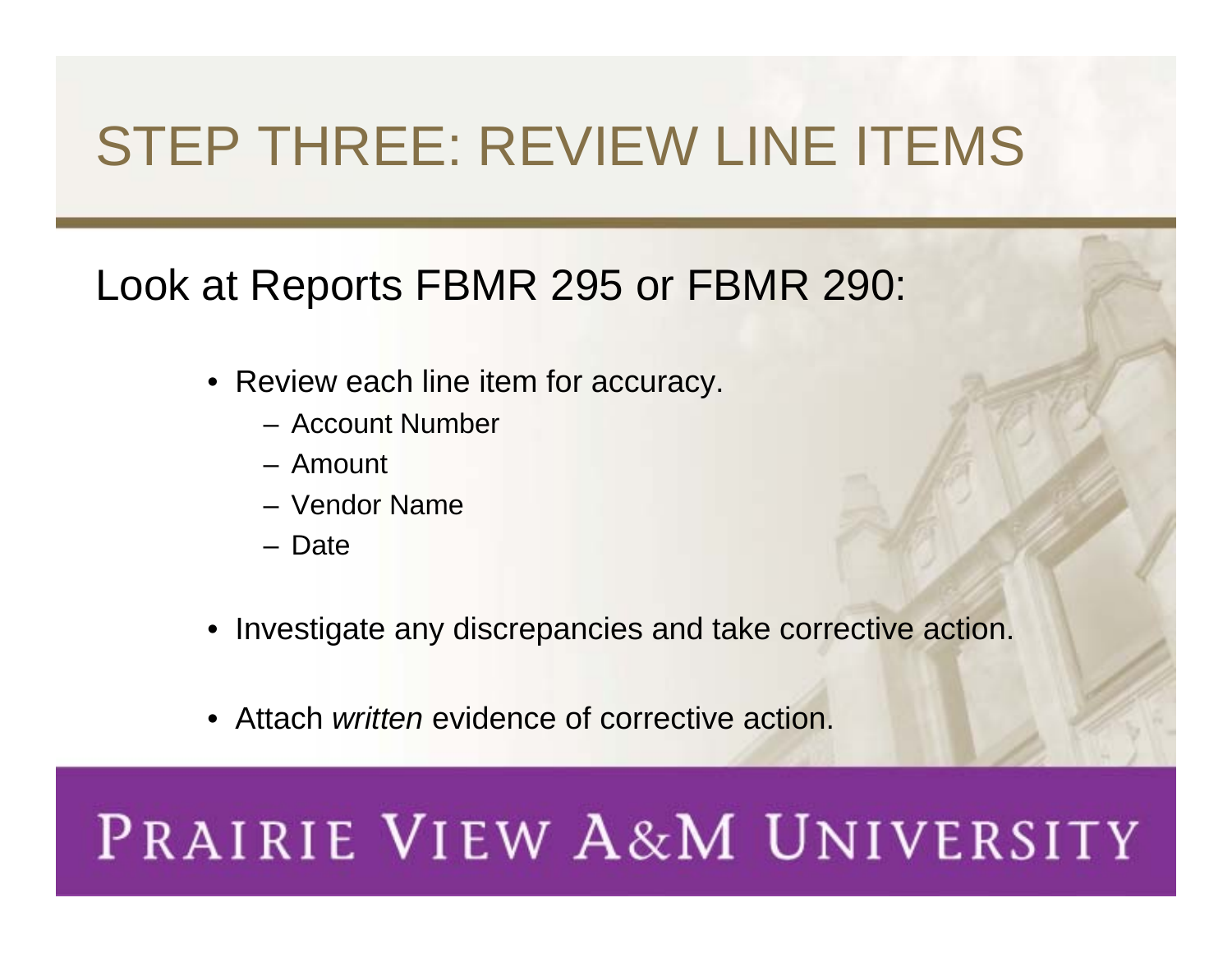## FBMR 295 – SUMMARY

#### FBMR295 **PRAIRIE VIEW A&M UNIVERSITY** 10/03/06 FY 2006 CC 05 ACCOUNT ACTIVITY FOR THE MONTH OF OCTOBER 2006 PAGE: 1 SUBSIDIARY LEDGER ACCOUNT SUMMARY

ACCOUNT ORDERED BY RESOPNSIBLE PERSON ACCT: 33XXXX STUDENT DEVELOPMENTDEPT1: CMCD - COMMUNITY SUB DEPT1:

| <b>SUB</b><br>CODE | <b>DISCRIPTION</b>                   | <b>ORIGINAL</b>      | <b>REVISED</b> | <b>CURRENT</b><br><b>MONTH</b> | <b>FISCAL</b><br><b>YEAR</b> | <b>OPEN</b><br><b>COMMITMENT</b> | <b>BALANCE</b><br><b>AVAILABLE</b> |
|--------------------|--------------------------------------|----------------------|----------------|--------------------------------|------------------------------|----------------------------------|------------------------------------|
| 1000<br>$***$ **   | ALL EXPENSE POOL<br>ALL EXPENSE POOL | 8,937.99<br>8,937.99 | 5,742.99       | 5,742.99                       |                              |                                  | 5,742.99<br>5,742.99               |
| 4014               | <b>SUPPLIES</b>                      | 102.00               | 102.00         |                                |                              | 102.00                           |                                    |
| 4085               | <b>FURNISHINGS</b>                   | 3,654.60             | 3,654.60       |                                |                              | 3,654.60                         |                                    |
| 5753               | <b>SHOP EQUIP</b>                    |                      | 3,195.00       |                                |                              | 3,195.00                         |                                    |
| 5755               | <b>UNIFORMS</b>                      | 2,461.60             | 2,461.60       |                                |                              | 2,461.60                         |                                    |
| *****              | TOTAL OTHER EXPENSES                 | 6,218.20             | 9,413.20       |                                |                              | 9,413.20                         |                                    |
| *****              | <b>TOTAL EXPENSES</b>                | 15,156.19            | 15,156.19      |                                |                              | 9,413.20                         | 5,742.99                           |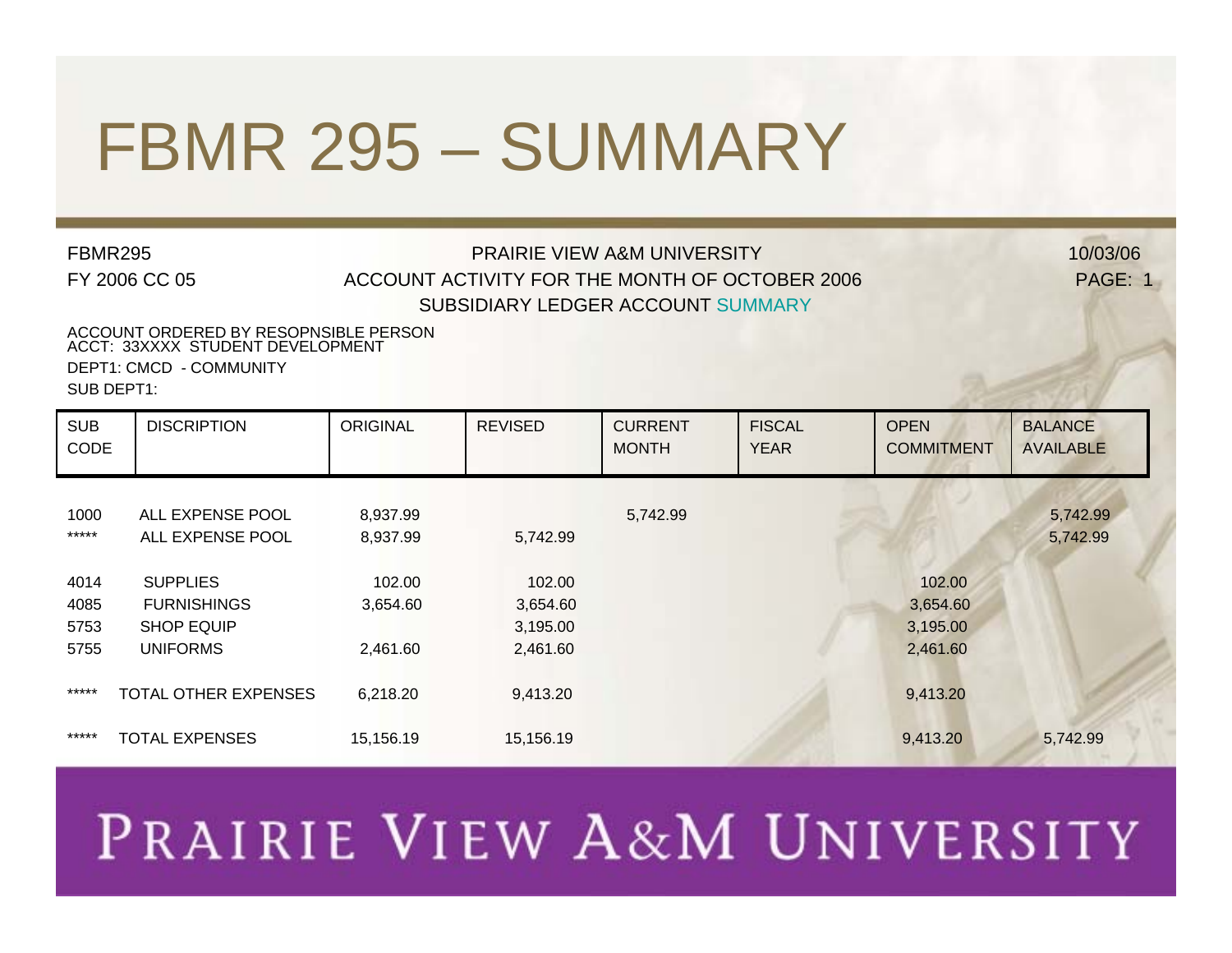#### FBMR 295 – OPEN COMMITMENT

#### FBMR295 PRAIRIE VIEW A&M UNIVERSITY 10/03/06FY 2006 CC 05 ACCOUNT ACTIVITY FOR THE MONTH OF OCTOBER 2006 PAGE: 1 OPEN COMMITMENT STATUS REPORT

ACCT: 33XXXX STUDENT DEVELOPMENTDEPT1: CMCD - COMMUNITY SUB DEPT1:ACCOUNT ORDERED BY RESOPNSIBLE PERSON

| REF <sub>4</sub> | PO REF/<br><b>IDO REF</b> | <b>OBJ</b> | <b>DATE</b> | <b>DESCRIPTION</b>   | <b>ORIGINAL</b><br><b>AMOUNT</b>  | <b>LIQUIDATING</b><br><b>EXPENDITURES</b> | <b>ADJUSTMENTS</b> | <b>CORRENT</b><br><b>AMOUNT</b> |
|------------------|---------------------------|------------|-------------|----------------------|-----------------------------------|-------------------------------------------|--------------------|---------------------------------|
| 00000            | P609465                   | 4014       | 10/10/06    | Sporting goods       | 102.00                            |                                           |                    | 102.00                          |
| 00000            | P608142                   | 4085       | 05/13/06    | Sporting goods       | 2,430.00<br>$-1,000.00$<br>500.00 |                                           |                    | 930.00                          |
| 00000            | P606455                   | 4085       | 06/15/06    | Sporting goods       | 399.60                            | 399.60                                    |                    | Completed                       |
| 00000            | P705007                   | 5755       | 10/13/05    | RS Global Inc.       | 2,000.00<br>3,195.00              |                                           | 5,195.00           |                                 |
|                  |                           |            |             | <b>Account Total</b> | 6,126.60                          | 899.60                                    | 1,000              | 6,227.00                        |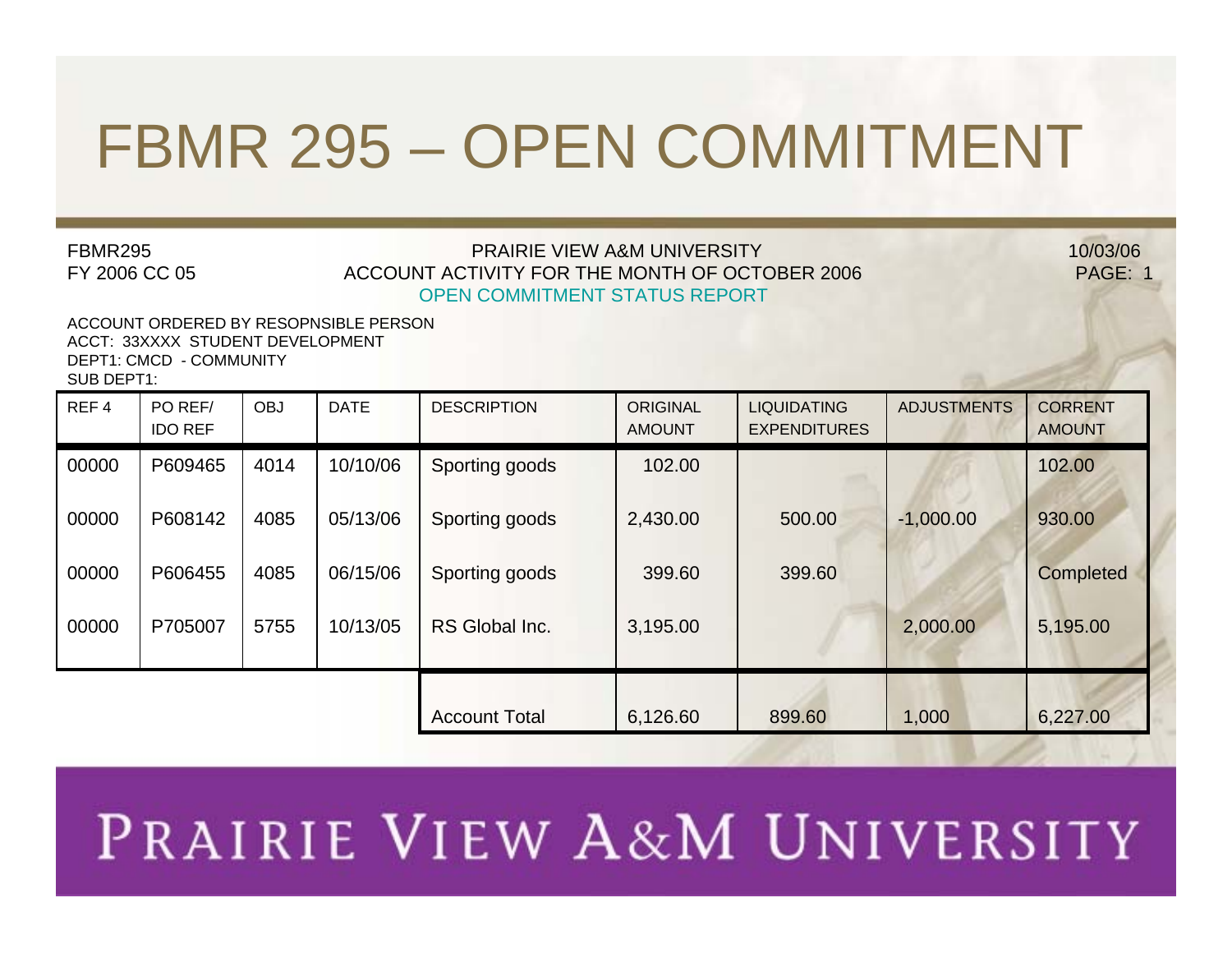#### FBMR295 -DETAIL TRANSCATION

| FBMR295<br><b>PRAIRIE VIEW A&amp;M UNIVERSITY</b><br>FY 2006 CC 05<br>ACCOUNT ACTIVITY FOR THE MONTH OF OCTOBER 2006<br>SUBSIDIARY LEDGER DETAIL TRANSACTION REPORT - SORTED BY REFERENCE |             |              |          |                     |               |                                    |          |                          | 10/03/06<br>PAGE: 1             |
|-------------------------------------------------------------------------------------------------------------------------------------------------------------------------------------------|-------------|--------------|----------|---------------------|---------------|------------------------------------|----------|--------------------------|---------------------------------|
| ACCOUNT ORDERED BY RESOPNSIBLE PERSON<br>ACCT: 33XXXX STUDENT DEVELOPMENT<br>DEPT1: CMCD - COMMUNITY<br>SUB DEPT1:                                                                        |             |              |          |                     |               |                                    |          |                          |                                 |
| DESC.                                                                                                                                                                                     | <b>DATE</b> | <b>REF#1</b> | REF $#2$ | <b>DEPT</b><br>REF# | <b>BUDGET</b> | <b>SALES OR</b><br><b>EXPENSES</b> | ENCUM.   | <b>PTL</b><br><b>FNL</b> | <b>OFFSET</b><br><b>ACCOUNT</b> |
| *****ACCOUNT EXPENSES****                                                                                                                                                                 |             |              |          |                     |               |                                    |          |                          |                                 |
| <b>BALANCE FORWARD</b>                                                                                                                                                                    |             |              |          |                     |               |                                    |          |                          | 8,937.99                        |
| Sporting<br>goods                                                                                                                                                                         | 10/10/06    | P609465      | P609465  | 00000               |               |                                    | 102.00   |                          |                                 |
| <b>RS Global</b><br>Inc.                                                                                                                                                                  | 10/13/05    | P705007      | P705007  | 00000               |               |                                    | 3,195.00 |                          |                                 |
| <b>ENDING BALANCE</b>                                                                                                                                                                     |             |              |          |                     |               |                                    |          |                          | 5,640.00                        |
| *****Total Monthly Expenses for Account: 33xxxx                                                                                                                                           |             |              |          | 0.00                | 0.00          | 3,297.00                           |          |                          |                                 |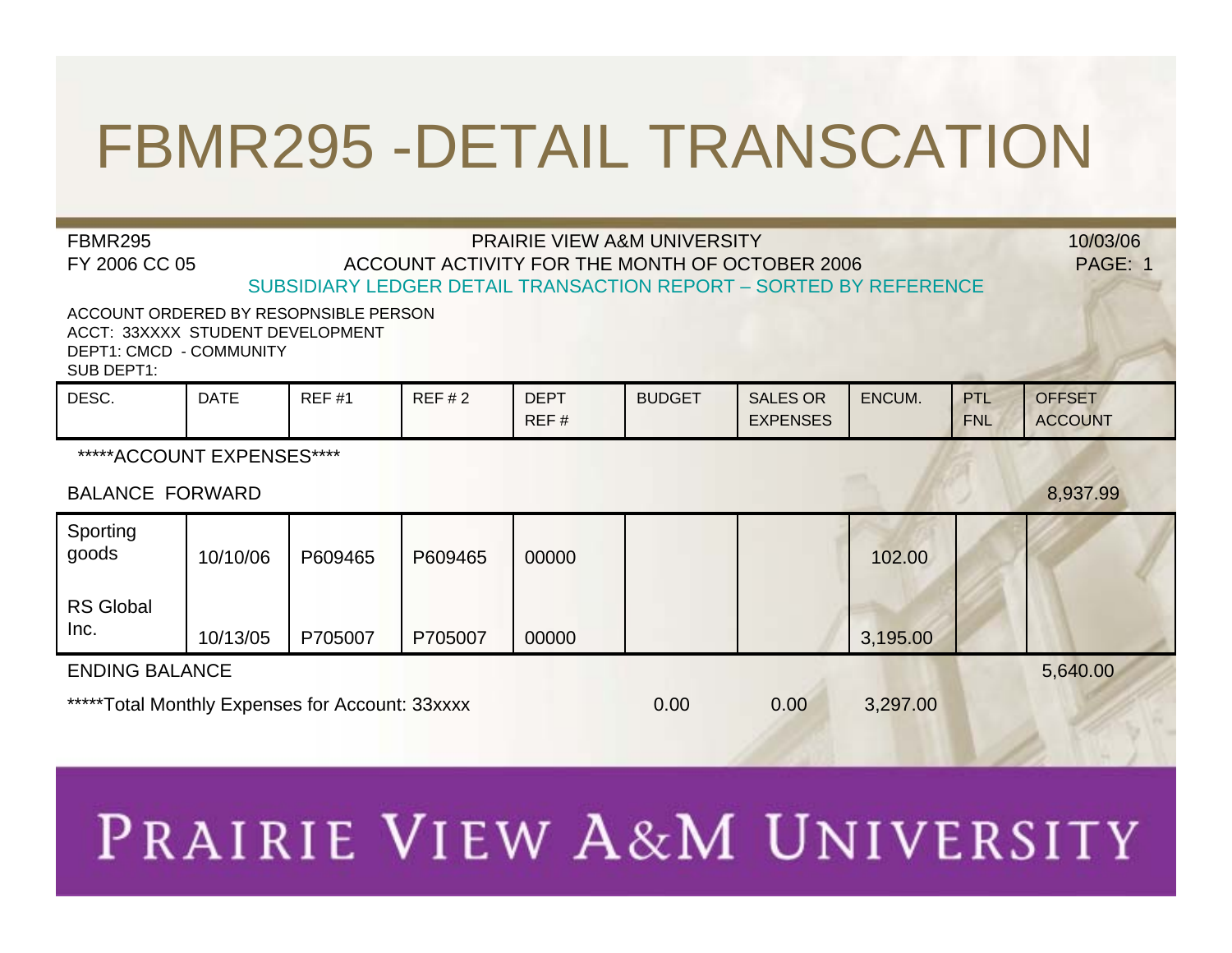#### STEP FOUR: REVIEW PRIOR MONTH'S DISCREPANCIES

- Verify that corrections for prior month's discrepancies have been processed:
	- If the discrepancies have been corrected, note as such.
	- If the discrepancies have not been corrected, take appropriate action. Save all documents such as Emails, memos etc. as your evidence.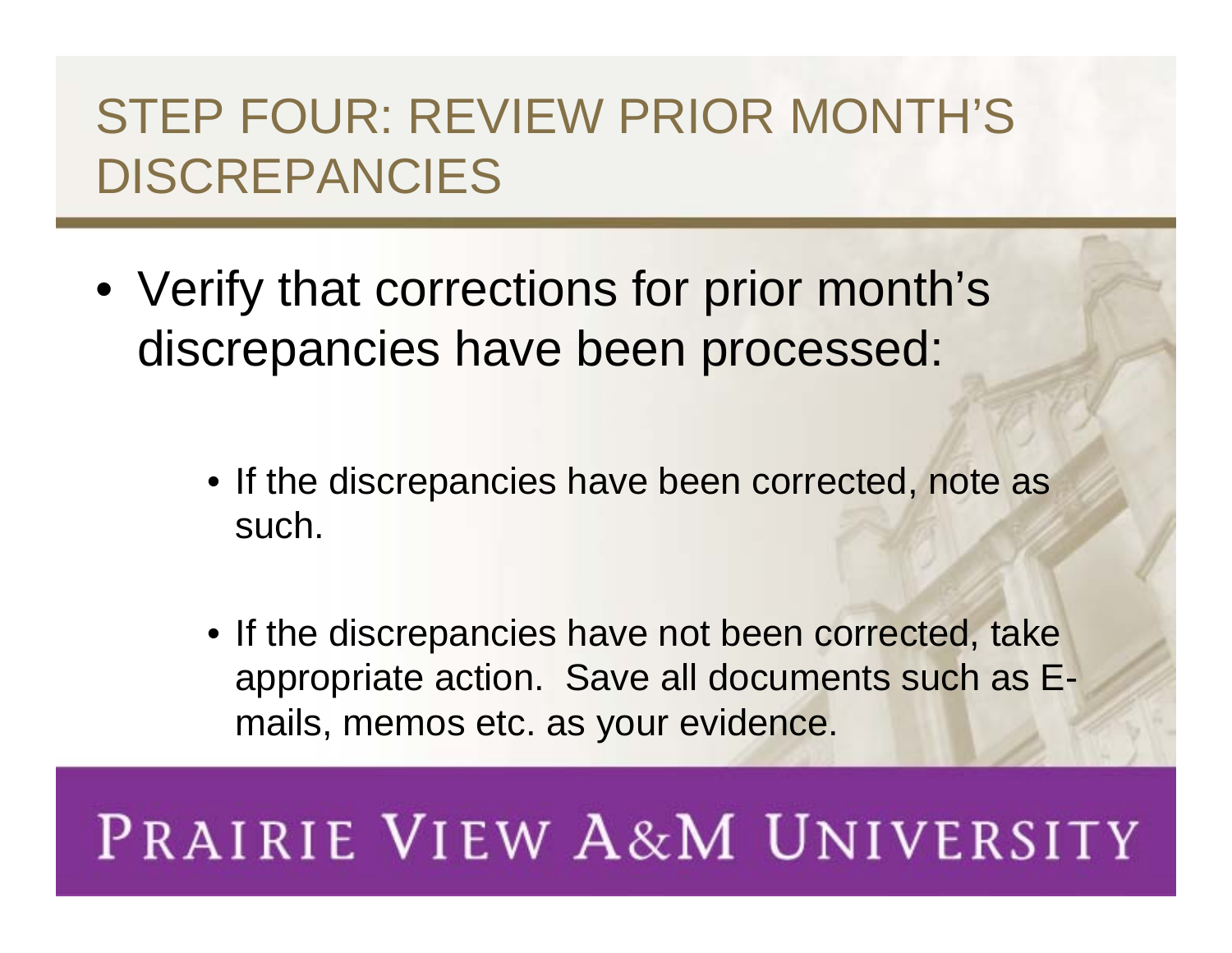#### COMPLETION OF THE INITIAL REVIEW

- Upon completion of the initial review:
	- Reviewer must Sign and Date each page of the Statements of Accounts.
	- Forward it to the Department Head for final review.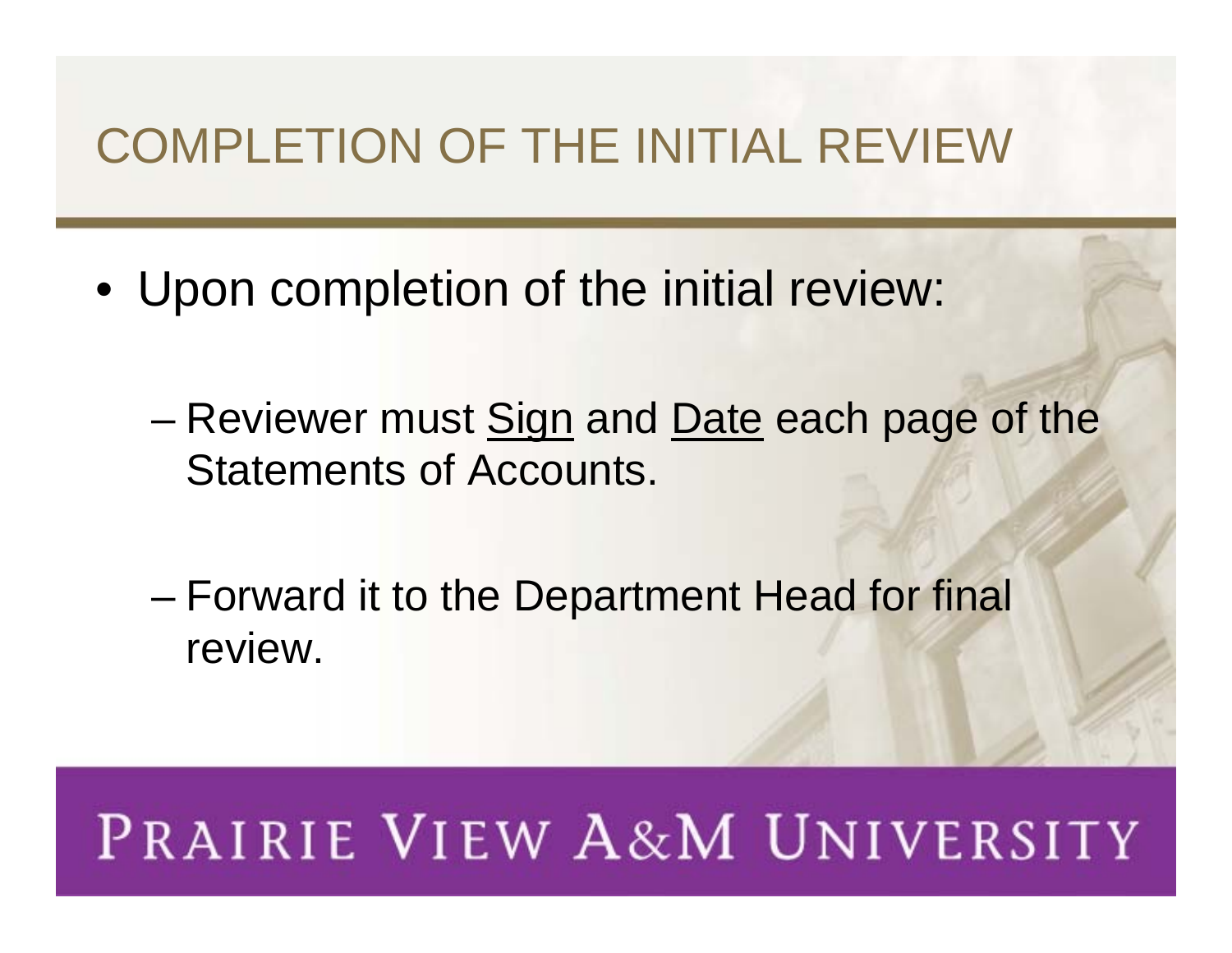## STEP FIVE: FINAL REVIEW

- Final Review must be done by the Department Head by the:
	- 20<sup>th</sup> day of the month.
	- Department Head must sign and date each page of the Statements of Accounts.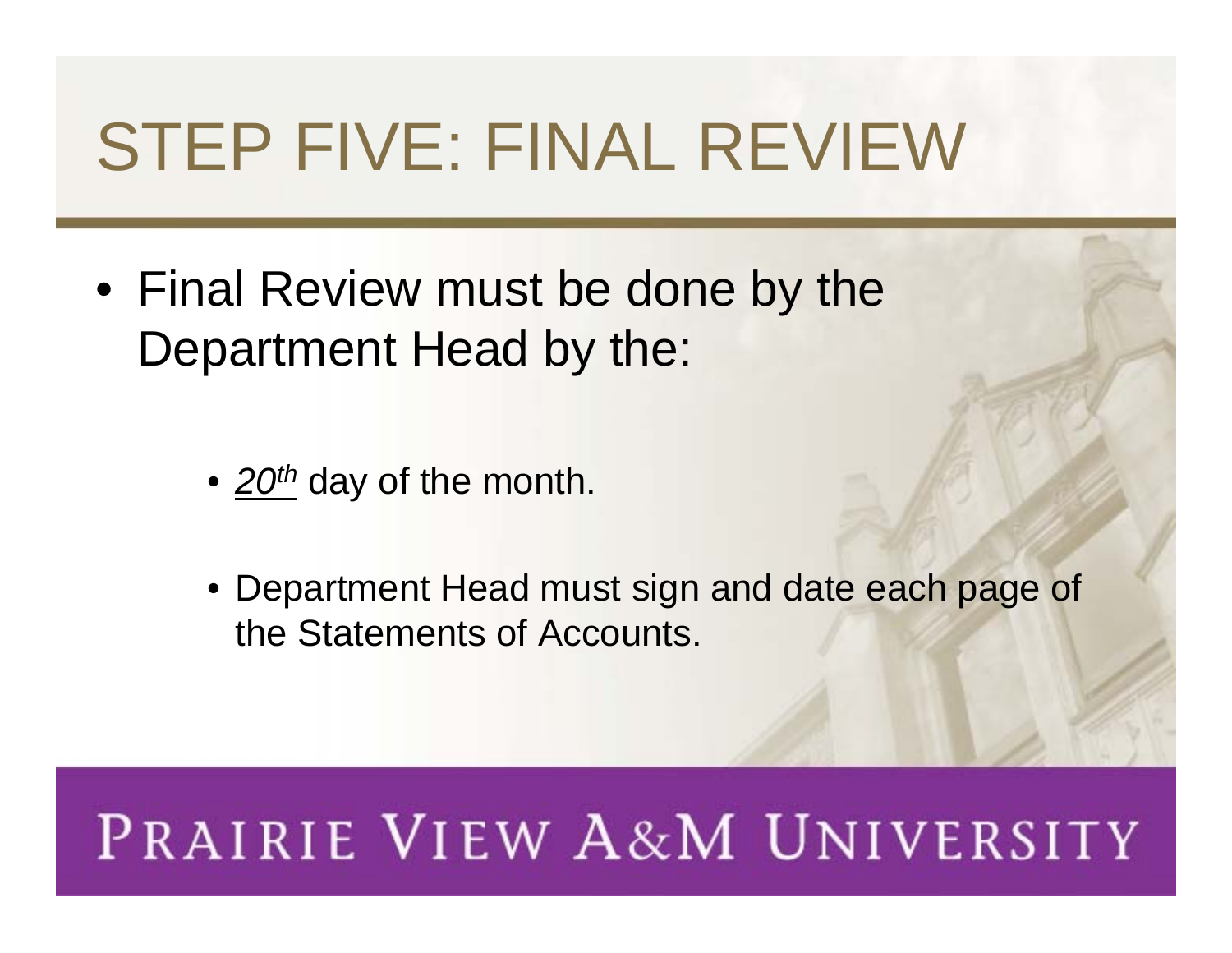## STEP SIX: FOLLOW-UP

- Office of Compliance will review on a random basis various departments.
	- To help departments stay in compliance.
	- Prepare departments for System Internal Audits.